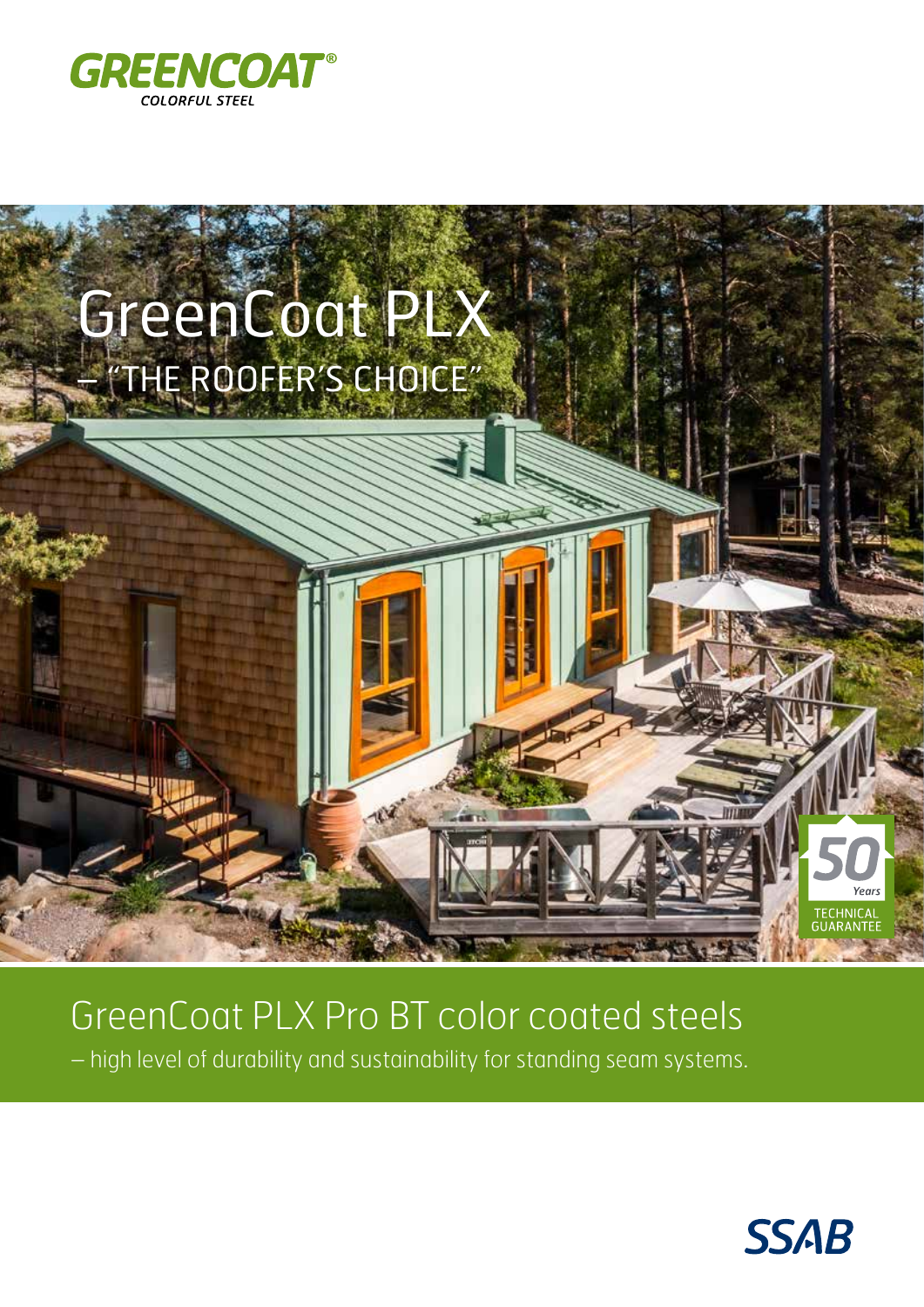# *GreenCoat PLX Pro BT High level of durability for standing seam systems*

GreenCoat PLX color coated steel products from SSAB were developed together with Swedish tinsmiths and have become "The Roofer's Choice". They are tailor-made products for tinsmith applications, made from top Nordic quality steel, have environmental benefits and are highly durable. GreenCoat PLX products come with a 50-year technical guarantee and a 20-year aesthetical guarantee.

SSAB realizes the growing demand for sustainable building materials that offer enhanced performance.



### *Reasons to use GreenCoat PLX Pro BT*

#### **50-YEAR TECHNICAL GUARANTEE (cost-efficient due to longer product life)** GreenCoat PLX Pro BT is made from a multilayer

system, e.g.  $a$  350 g/m<sup>2</sup> layer of zinc and  $a$  36  $\mu$ m coating layer that provides protection from corrosion. These ensure less maintenance and a longer product life in the harshest weather conditions. GreenCoat PLX Pro BT comes with a technical guarantee of 50 years and an aesthetical coating guarantee of 20 years.

#### **EASY YEAR-ROUND INSTALLATION, EVEN AT -15 °C**

Thanks to this specially formable steel with no "spring back", installers can fold or bend GreenCoat PLX Pro BT manually or with the help of machines, even at temperatures as low as -15°C, which many other metals do not offer. This allows for cost-efficient year-round installation.

GreenCoat PLX Pro BT can be soft-soldered exactly like zinc. After chemically removing the paint layer, apply flux and use 50/50 or 60/40 tins for soldering and simply repaint.



#### **HIGH AESTHETICS AND TOP QUALITY**

GreenCoat PLX Pro BT enables roofers and architects to create roofs and façades in complex

shapes and designs. Apart from conventional standing seam techniques, it can also be applied in the design of fascias and gutters.

GreenCoat PLX Pro BT is available in a wide range of modern top quality colors and finishes, both regular gloss and matt, chosen by architects and builders.

#### **HIGHEST DURABILITY FOR ANY WEATHER**

GreenCoat PLX Pro BT color coated steel is better suited than any other material for bold and permanent roofing and façade designs, based

on standing seam systems. It offers a high level of durability for long strip roofing and is highly resistant to corrosion (RC5), UV radiation (R<sub>uv</sub>3) and scratches. GreenCoat PLX products offer the lowest thermal expansion of all metals, like zinc or aluminum, and prevent buckling and deformation for decades.



#### **GREENCOAT® - THE MOST SUSTAINABLE COLOR COATED STEEL ON THE MARKET**

Steel has the lowest percentage of embodied energy, or "grey energy\*", at only 145 MJ/m2.

Apart from that, GreenCoat® color coated steels offer a coating with a substantial amount of Swedish rapeseed oil instead of fossil oils, making them a true Nordic product and the most sustainable color coated steel on the market.

In an effort to further increase the sustainability of our GreenCoat® products, SSAB's first fossil-free steel will be available by 2026. Our steel production will emit water instead of CO<sub>2</sub>, which will be unique to the market.

*\* Grey energy is the hidden energy associated with a product, meaning the total energy consumed throughout the product's life cycle from its production to its disposal.*

GreenCoat PLX Pro BT is fire-rated (EN 13501-1) with A2 s1 d0.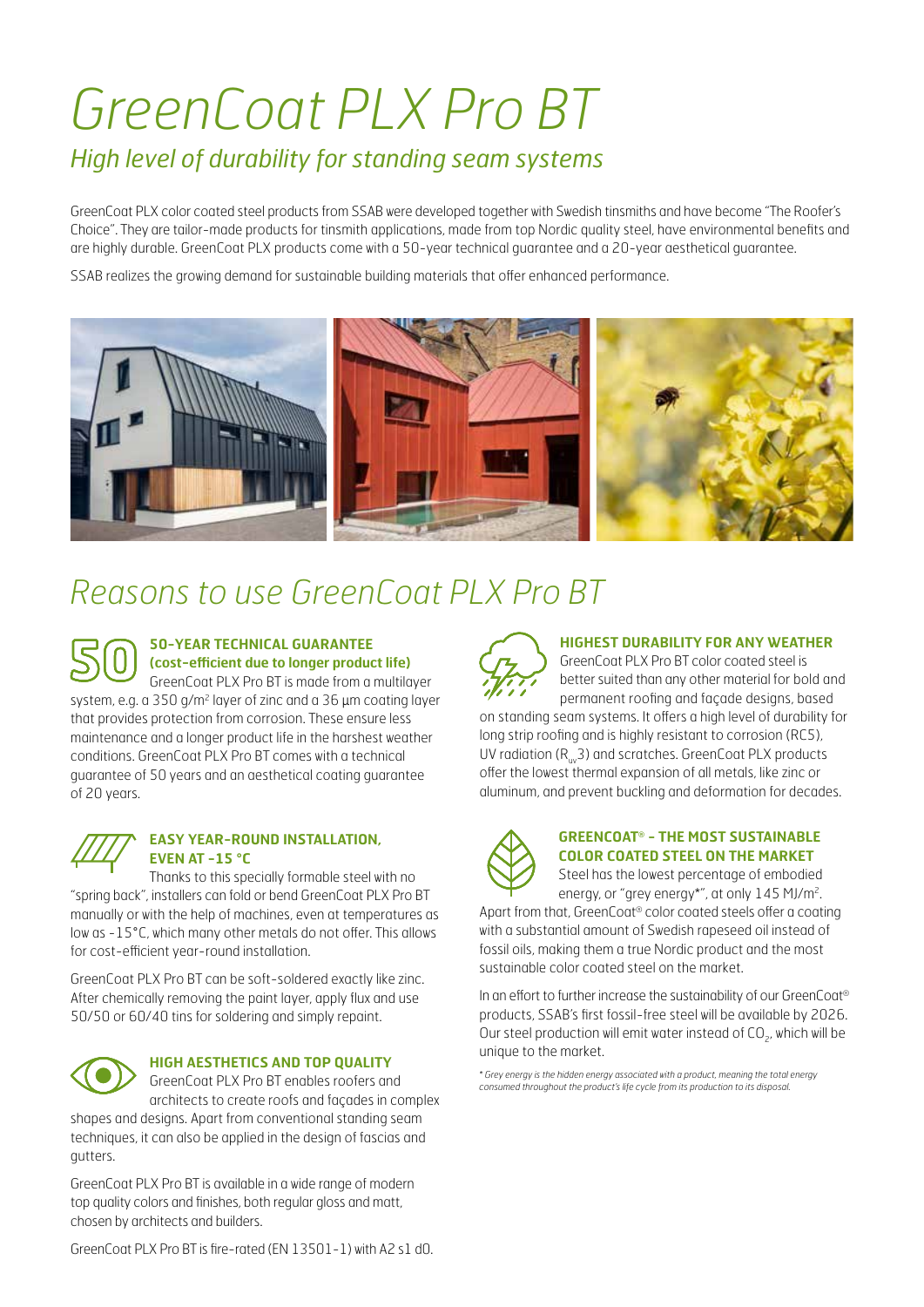

**Snow White** RR19/SS0001



**Quarry Grey** RR287/SS0244



**Anthracite Grey** RR2H8/SS0087



**Mountain Grey** RR23 / SS0036



**Nordic Night Black** RR33/SS0015



**Metallic Silver** RR40/SS0045



**Metallic Sterling** RR974/SS6045



**Metallic Dark Silver** RR41/SS0044



**Metallic Copper** RR979/SS0778



**Coffee Brown** RR820/SS0384



**Acorn Brown** RR827/SS0434



**Cottage Red** RR29/SS0758



**Brick Red** RR7F2/SS0742

**Harvest Yellow** RR24 /SS0189



**Silver Fir Green** RR5J3/SS0975



**Leaf Green** RR594/SS0874



**Lake Blue** RR35 /SS0558

*A selection of GreenCoat PLX Pro BT colors. More colors/finishes are available. Contact us.*